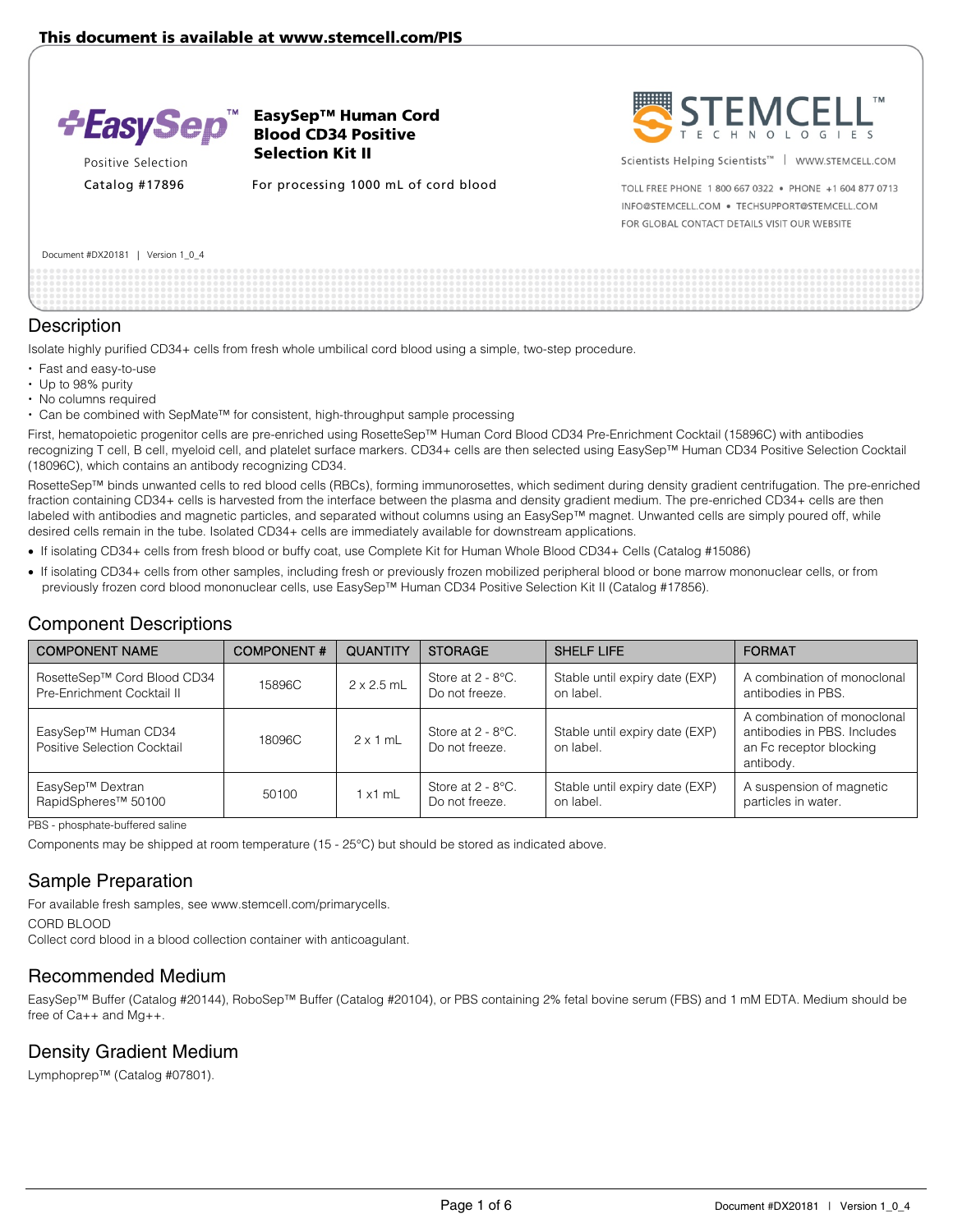

## Directions for Use – RosetteSep™ Protocol

See page 1 for Sample Preparation and Recommended Medium. Refer to Table 1 for detailed instructions regarding the RosetteSep™ procedure.

Ensure that cord blood sample, recommended medium, density gradient medium, and centrifuge are all at room temperature (15 - 25°C). For more information on the use of the SepMate™-50 tube, refer to the applicable Product Information Sheet.

#### **Table 1. RosetteSep™ Cord Blood CD34 Pre-Enrichment Protocol**

|                         |                                                                                                                                                                                                                                                                                                                                      | ROSETTESEP™                                                                                                                                                                                          |                                                                                                                                                                                                      |  |  |
|-------------------------|--------------------------------------------------------------------------------------------------------------------------------------------------------------------------------------------------------------------------------------------------------------------------------------------------------------------------------------|------------------------------------------------------------------------------------------------------------------------------------------------------------------------------------------------------|------------------------------------------------------------------------------------------------------------------------------------------------------------------------------------------------------|--|--|
| <b>STEP</b>             | <b>INSTRUCTIONS</b>                                                                                                                                                                                                                                                                                                                  | <b>Standard 50 mL Tube</b>                                                                                                                                                                           | SepMate <sup>™-50</sup>                                                                                                                                                                              |  |  |
| $\mathbf{1}$            | Collect cord blood sample within the<br>volume range.                                                                                                                                                                                                                                                                                | $5 - 15$ mL                                                                                                                                                                                          | $4 - 17$ mL                                                                                                                                                                                          |  |  |
| $\overline{2}$          | Add RosetteSep™ Cocktail to sample.                                                                                                                                                                                                                                                                                                  | 5 µL/mL of sample                                                                                                                                                                                    | 5 µL/mL of sample                                                                                                                                                                                    |  |  |
|                         | Mix and incubate.                                                                                                                                                                                                                                                                                                                    | RT for 20 minutes                                                                                                                                                                                    | RT for 10 minutes                                                                                                                                                                                    |  |  |
| $\overline{\mathbf{3}}$ | Dilute sample with recommended medium<br>and mix gently.                                                                                                                                                                                                                                                                             | Equal volume to sample                                                                                                                                                                               | Equal volume to sample                                                                                                                                                                               |  |  |
|                         | Add density gradient medium to required<br>15 mL<br>tube.                                                                                                                                                                                                                                                                            |                                                                                                                                                                                                      | 15 mL                                                                                                                                                                                                |  |  |
| 4                       | <b>Required tube.</b>                                                                                                                                                                                                                                                                                                                | 50 mL (30 x 115 mm) conical tube<br>(e.g. Catalog #38010)                                                                                                                                            | SepMate <sup>™-50</sup> (RUO; Catalog #86450), or<br>SepMate <sup>™-50</sup> (IVD <sup>*</sup> ; Catalog #85450)                                                                                     |  |  |
| $5\phantom{.0}$         | Add diluted sample to the tube containing<br>the density gradient medium.                                                                                                                                                                                                                                                            | Layer diluted sample on density gradient<br>medium, being careful to minimize mixing                                                                                                                 | Pour or pipette diluted sample into tube                                                                                                                                                             |  |  |
| 6                       | Centrifuge.                                                                                                                                                                                                                                                                                                                          | 1200 x g for 20 minutes, brake off                                                                                                                                                                   | 1200 x g for 10 minutes, brake on                                                                                                                                                                    |  |  |
| $\overline{7}$          | <b>Collect pre-enriched cells.</b><br>* For platelet removal see footnote below.                                                                                                                                                                                                                                                     | Harvest enriched cell layer with a pipette and<br>transfer to tube**                                                                                                                                 | Pour supernatant into a new standard tube                                                                                                                                                            |  |  |
| 8                       | Wash pre-enriched cells.                                                                                                                                                                                                                                                                                                             | Top up with recommended medium                                                                                                                                                                       | Top up with recommended medium                                                                                                                                                                       |  |  |
| 9                       | Centrifuge.                                                                                                                                                                                                                                                                                                                          | 300 x g for 10 minutes<br>brake low                                                                                                                                                                  | 300 x g for 10 minutes<br>brake low                                                                                                                                                                  |  |  |
|                         |                                                                                                                                                                                                                                                                                                                                      | Carefully aspirate and discard supernatant                                                                                                                                                           | Carefully aspirate and discard supernatant                                                                                                                                                           |  |  |
| 10                      | Resuspend pre-enriched cells as indicated,<br>in recommended medium.‡<br>NOTE: If working with a sample which contains a<br>large volume of RBCs, the RosetteSep™ pre-<br>enriched cell pellet may be slightly larger than<br>the recommended resuspension volume. Do not<br>add any additional recommended medium to the<br>sample. | For an original cord blood volume of:<br>$\bullet$ < 50 mL resuspend in 0.5 mL<br>• 50 - 100 mL resuspend in 0.75 mL<br>• 100 - 150 mL resuspend in 1.0 mL<br>$\bullet$ > 150 mL resuspend in 1.5 mL | For an original cord blood volume of:<br>$\bullet$ < 50 mL resuspend in 0.5 mL<br>• 50 - 100 mL resuspend in 0.75 mL<br>• 100 - 150 mL resuspend in 1.0 mL<br>$\bullet$ > 150 mL resuspend in 1.5 mL |  |  |
| 11                      | The pre-enriched cells are ready for use.                                                                                                                                                                                                                                                                                            | Continue on to the EasySep™ or RoboSep™<br>Human Cord Blood CD34 Positive Selection<br>protocol                                                                                                      | Continue on to the EasySep™ or RoboSep™<br>Human Cord Blood CD34 Positive Selection<br>protocol                                                                                                      |  |  |

RT - room temperature (15 - 25°C)

\* SepMate™ IVD is only available in selection regions where it is registered as an In Vitro Diagnostic (IVD) device for the isolation of mononuclear cells (MNCs) from whole blood or bone marrow by density gradient centrifugation. In all other regions SepMate™ is available as research use only (RUO).

\*\* To minimize platelet contamination, remove and discard the top third of the plasma layer before collecting the cells at the density gradient medium:plasma interface.

\*\*\* Sometimes it is difficult to see the cells at the interface. It is recommended to remove some of the density gradient medium along with the pre-enriched cells in order to ensure complete recovery.

‡ Cell pellets from separate cord bloods, resuspended according to Table 1, step 10, may be combined to obtain a maximum sample volume of 4 mL when using "The Big Easy" or the EasyEights™ EasySep™ magnet.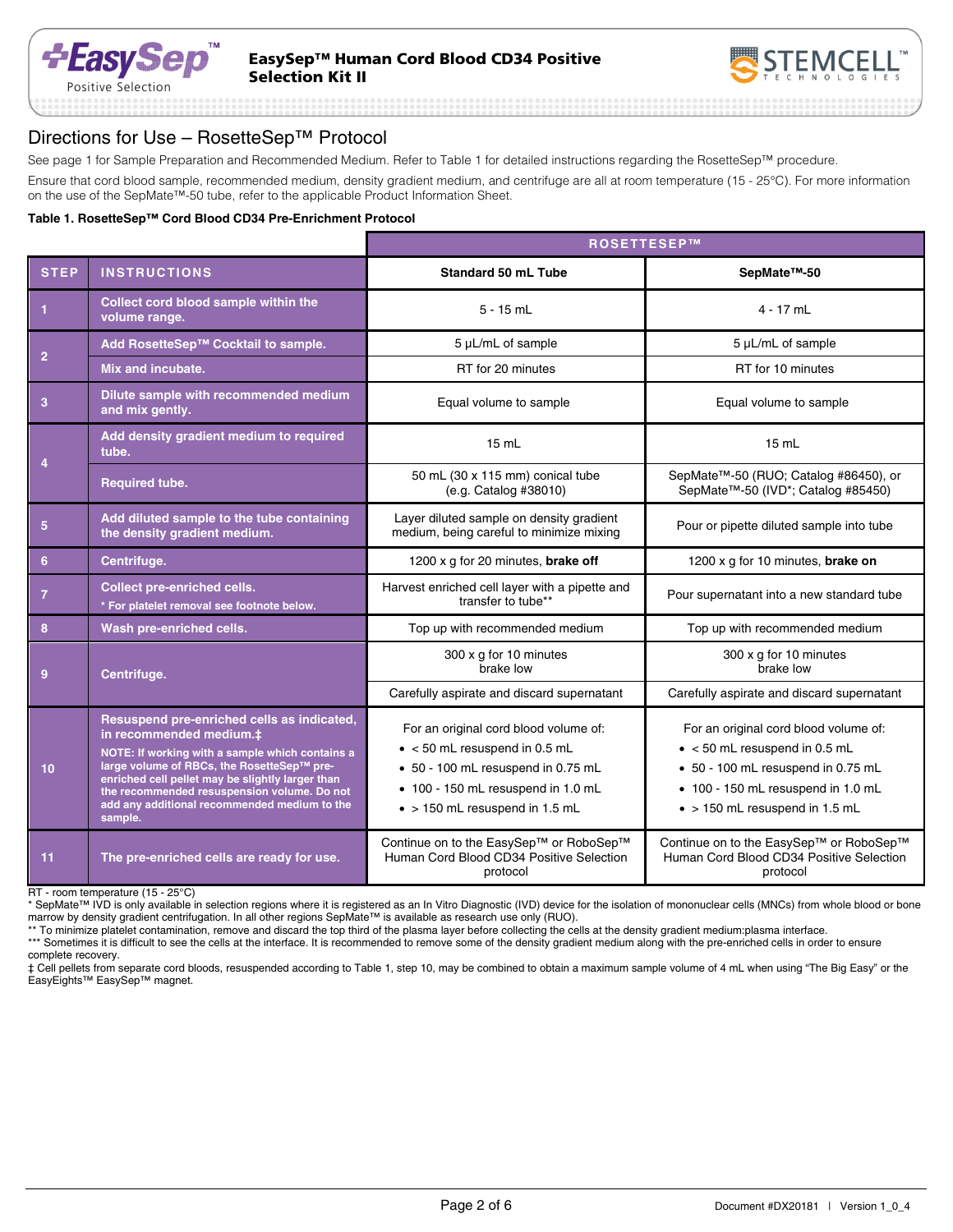



## Directions for Use – Manual EasySep™ Protocols

See page 1 for Recommended Medium. Refer to Tables 2 and 3 for detailed instructions regarding the manual EasySep™ procedure for each magnet.

**Table 2. EasySep™ Human Cord Blood CD34 Positive Selection Kit II Protocol**

|                 |                                                                                                                                                                                             | <b>EASYSEP™ MAGNETS</b>                                                  |                                                                                  |  |  |
|-----------------|---------------------------------------------------------------------------------------------------------------------------------------------------------------------------------------------|--------------------------------------------------------------------------|----------------------------------------------------------------------------------|--|--|
| <b>STEP</b>     | <b>INSTRUCTIONS</b>                                                                                                                                                                         | EasySep™<br>(Catalog #18000)                                             | "The Big Easy"<br>(Catalog #18001)                                               |  |  |
|                 | Prepare RosetteSep™ pre-enriched sample<br>according to Table 1.‡                                                                                                                           | $0.5$ mL                                                                 | $0.5 - 4$ mL                                                                     |  |  |
|                 | Add sample to required tube.                                                                                                                                                                | 5 mL (12 x 75 mm) polystyrene round-bottom tube<br>(e.g. Catalog #38007) | 14 mL (17 x 95 mm) polystyrene round-bottom tube<br>(e.g. Catalog #38008)        |  |  |
|                 | <b>Add Selection Cocktail to sample.</b>                                                                                                                                                    | 100 µL/mL of sample                                                      | 100 µL/mL of sample                                                              |  |  |
| $\overline{2}$  | Mix and incubate.                                                                                                                                                                           | RT for 10 minutes                                                        | RT for 10 minutes                                                                |  |  |
| $\overline{3}$  | Vortex RapidSpheres™.<br>NOTE: Particles should appear evenly dispersed.                                                                                                                    | 30 seconds                                                               | 30 seconds                                                                       |  |  |
|                 | Add RapidSpheres™ to sample.                                                                                                                                                                | 50 µL/mL of sample                                                       | 50 µL/mL of sample                                                               |  |  |
| $\overline{4}$  | Mix and incubate.                                                                                                                                                                           | RT for 1 minute                                                          | RT for 3 minutes                                                                 |  |  |
| 5               | Add recommended medium to top up the sample<br>to the indicated volume. Mix by gently pipetting<br>up and down 2 - 3 times.                                                                 | Top up to 2.5 mL                                                         | • Top up to 3 mL for samples $\leq$ 1 mL<br>• Top up to 10 mL for samples > 1 mL |  |  |
|                 | Place the tube (without lid) into the magnet and<br>incubate.                                                                                                                               | RT for 3 minutes                                                         | RT for 3 minutes                                                                 |  |  |
| $6\phantom{1}6$ | Pick up the magnet, and in one continuous<br>motion invert the magnet and tube, pouring off<br>the supernatant.* Remove the tube from the<br>magnet; this tube contains the isolated cells. | Discard supernatant<br>Discard supernatant                               |                                                                                  |  |  |
| $\overline{7}$  | Repeat steps as indicated.                                                                                                                                                                  | Steps 5 and 6, three more times<br>(total of 4 x 3-minute separations)   | Steps 5 and 6, three more times<br>(total of 4 x 3-minute separations)           |  |  |
|                 | Remove the tube from the magnet and top up the                                                                                                                                              | 300 x g for 10 minutes, brake low                                        | 300 x g for 10 minutes, brake low                                                |  |  |
| 8               | sample with recommended medium. Centrifuge.                                                                                                                                                 | Carefully aspirate and discard supernatant                               | Carefully aspirate and discard supernatant                                       |  |  |
| 9               | Resuspend cells in desired medium.                                                                                                                                                          | Isolated cells are ready for use                                         | Isolated cells are ready for use                                                 |  |  |

RT - room temperature (15 - 25°C)

‡ Cell pellets from separate cord bloods, resuspended according to Table 1, step 10, may be combined to obtain a maximum sample volume of 4 mL when using "The Big Easy" EasySep™ magnet.

\* Leave the magnet and tube inverted for 2 - 3 seconds, then return upright. Do not shake or blot off any drops that may remain hanging from the mouth of the tube.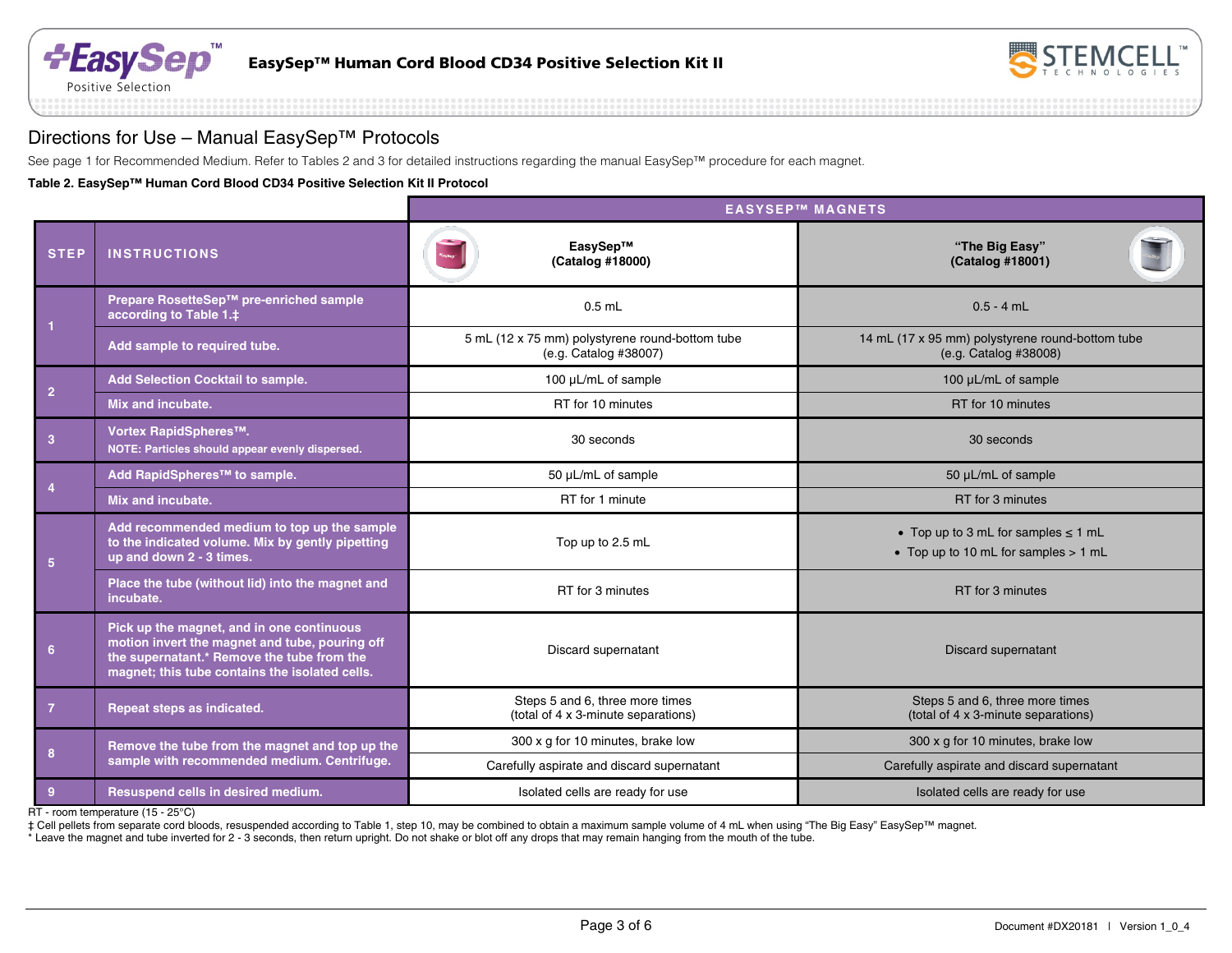

EasySep™ Human Cord Blood CD34 Positive



**Table 3. EasySep™ Human Cord Blood CD34 Positive Selection Kit II Protocol**

|                 |                                                                                                                                   | <b>EASYSEP™ MAGNET</b>                                                 |                                                                                  |
|-----------------|-----------------------------------------------------------------------------------------------------------------------------------|------------------------------------------------------------------------|----------------------------------------------------------------------------------|
| <b>STEP</b>     |                                                                                                                                   |                                                                        | EasyEights™ (Catalog #18103)                                                     |
|                 | <b>INSTRUCTIONS</b>                                                                                                               |                                                                        | 14 mL tube                                                                       |
| $\mathbf{1}$    | Prepare RosetteSep™ pre-enriched sample according to Table 1.‡                                                                    |                                                                        | $0.5 - 4$ mL                                                                     |
|                 | Add sample to required tube.                                                                                                      |                                                                        | 14 mL (17 x 95 mm) polystyrene round-bottom tube<br>(e.g. Catalog #38008)        |
|                 | Add Selection Cocktail to sample.                                                                                                 | 100 µL/mL of sample                                                    |                                                                                  |
| $\overline{2}$  | Mix and incubate.                                                                                                                 | RT for 10 minutes                                                      |                                                                                  |
| 3               | Vortex RapidSpheres <sup>™</sup> .<br>NOTE: Particles should appear evenly dispersed.                                             |                                                                        | 30 seconds                                                                       |
|                 | Add RapidSpheres <sup>™</sup> to sample.                                                                                          |                                                                        | 50 µL/mL of sample                                                               |
| 4               | Mix and incubate.                                                                                                                 | RT for 3 minutes                                                       |                                                                                  |
| 5               | Add recommended medium to top up sample to the indicated<br>volume. Mix by gently pipetting up and down 2 - 3 times.              |                                                                        | • Top up to 3 mL for samples $\leq$ 1 mL<br>• Top up to 10 mL for samples > 1 mL |
|                 | Place the tube (without lid) into the magnet and incubate.                                                                        |                                                                        | RT for 10 minutes                                                                |
| $6\phantom{1}$  | Carefully pipette** (do not pour) off the supernatant. Remove the<br>tube from the magnet; this tube contains the isolated cells. | Discard supernatant                                                    |                                                                                  |
| $\overline{7}$  | Add recommended medium to top up sample to the indicated<br>volume. Mix by gently pipetting up and down 2 - 3 times.              |                                                                        | • Top up to 3 mL for samples $\leq$ 1 mL<br>• Top up to 10 mL for samples > 1 mL |
|                 | Place the tube (without lid) into the magnet and incubate.                                                                        |                                                                        | RT for 5 minutes                                                                 |
| 8               | Carefully pipette** (do not pour) off the supernatant. Remove the<br>tube from the magnet; this tube contains the isolated cells. | Discard supernatant                                                    |                                                                                  |
| 9               | Repeat steps as indicated.                                                                                                        | Steps 7 and 8<br>(total of 1 x 10-minute and 2 x 5-minute separations) |                                                                                  |
| 10 <sup>1</sup> | Remove the tube from the magnet and top up the sample with                                                                        |                                                                        | 300 x g for 10 minutes, brake low                                                |
|                 | recommended medium. Centrifuge.                                                                                                   |                                                                        | Carefully aspirate and discard supernatant                                       |
| 11              | Resuspend cells in desired medium.                                                                                                |                                                                        | Isolated cells are now ready for use                                             |

RT - room temperature (15 - 25°C)

‡ Cell pellets from separate cord bloods, resuspended according to Table 1, step 10, may be combined to obtain a maximum sample volume of 4 mL.

\*\* Collect the entire supernatant, all at once, into a single pipette (e.g. for the EasyEights™ 14 mL tube use a 10 mL serological pipette [Catalog #38004]).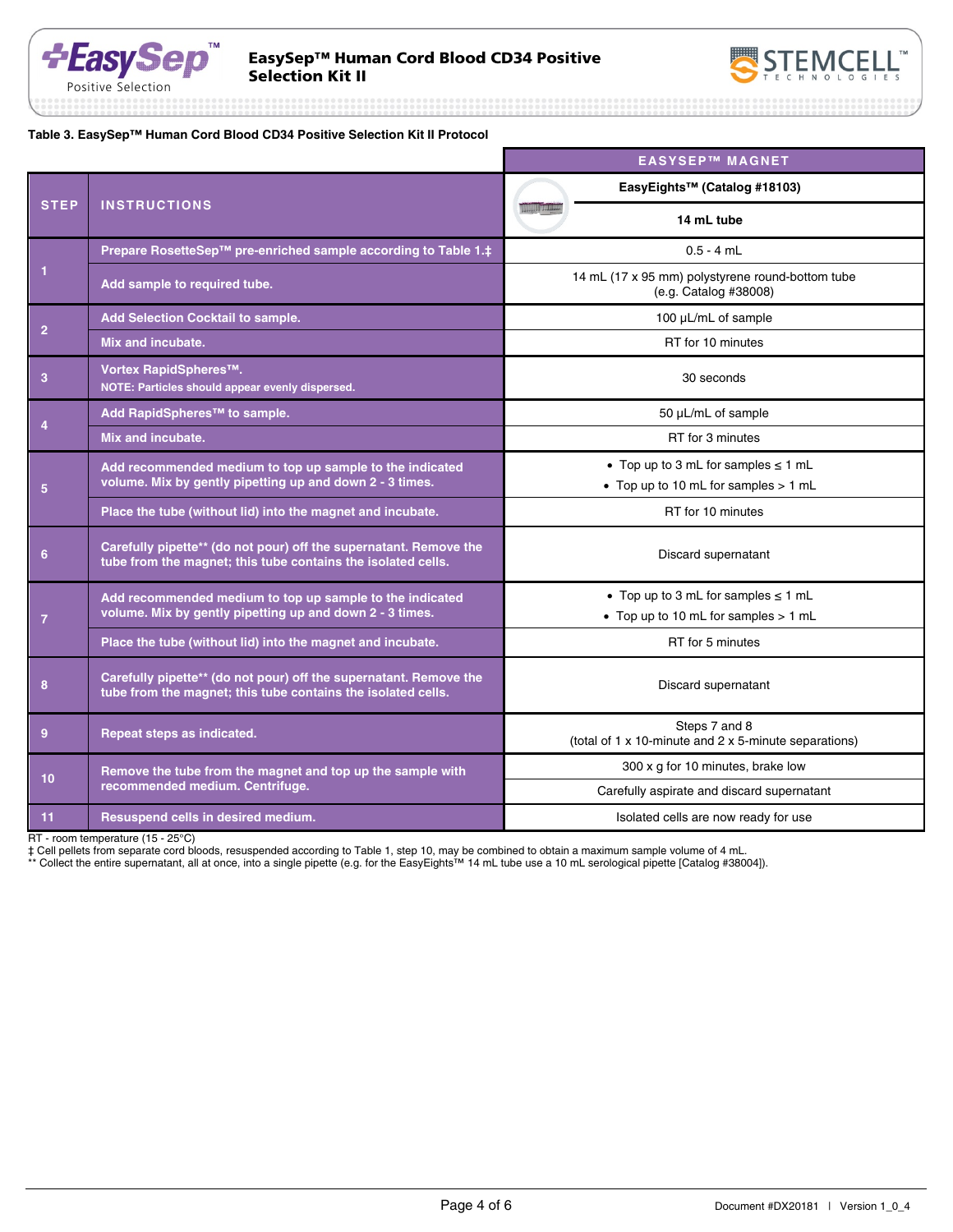



# Directions for Use – Fully Automated RoboSep™ Protocol

See page 1 for Recommended Medium. Refer to Table 4 for detailed instructions regarding the RoboSep™ procedure.

### **Table 4. RoboSep™ Human Cord Blood CD34 Positive Selection Kit II Protocol**

| <b>STEP</b>    | <b>INSTRUCTIONS</b>                                                                              | RoboSep™<br>E SA<br>(Catalog #20000 and #21000)                                                                    |  |  |
|----------------|--------------------------------------------------------------------------------------------------|--------------------------------------------------------------------------------------------------------------------|--|--|
|                | Prepare RosetteSep™ pre-enriched sample according to Table 1.‡                                   | $0.5 - 4$ mL                                                                                                       |  |  |
|                | Add sample to required tube.                                                                     | 14 mL (17 x 95 mm) polystyrene round-bottom tube<br>(e.g. Catalog #38008)                                          |  |  |
| $\overline{2}$ | Select protocol.                                                                                 | • Human CD34 Positive Selection II from CB 17896<br>• Human CD34 Positive Selection II from CB 17896 - high purity |  |  |
| 3              | Vortex RapidSpheres <sup>™</sup> .<br>NOTE: Particles should appear evenly dispersed.            | 30 seconds                                                                                                         |  |  |
|                | Load the carousel.                                                                               | Follow on-screen prompts                                                                                           |  |  |
|                | <b>Start the protocol.</b>                                                                       | Press the green "Run" button                                                                                       |  |  |
| 5              | Unload the carousel when the run is complete and remove the<br>tube from the magnet. Centrifuge. | 300 x g for 10 minutes, brake low                                                                                  |  |  |
|                |                                                                                                  | Carefully aspirate and discard supernatant                                                                         |  |  |
| 6              | Resuspend cells in desired medium.                                                               | Isolated cells are now ready for use                                                                               |  |  |

‡ Cell pellets from separate cord bloods, resuspended according to Table 1, step 10, may be combined to obtain a maximum sample volume of 4 mL.